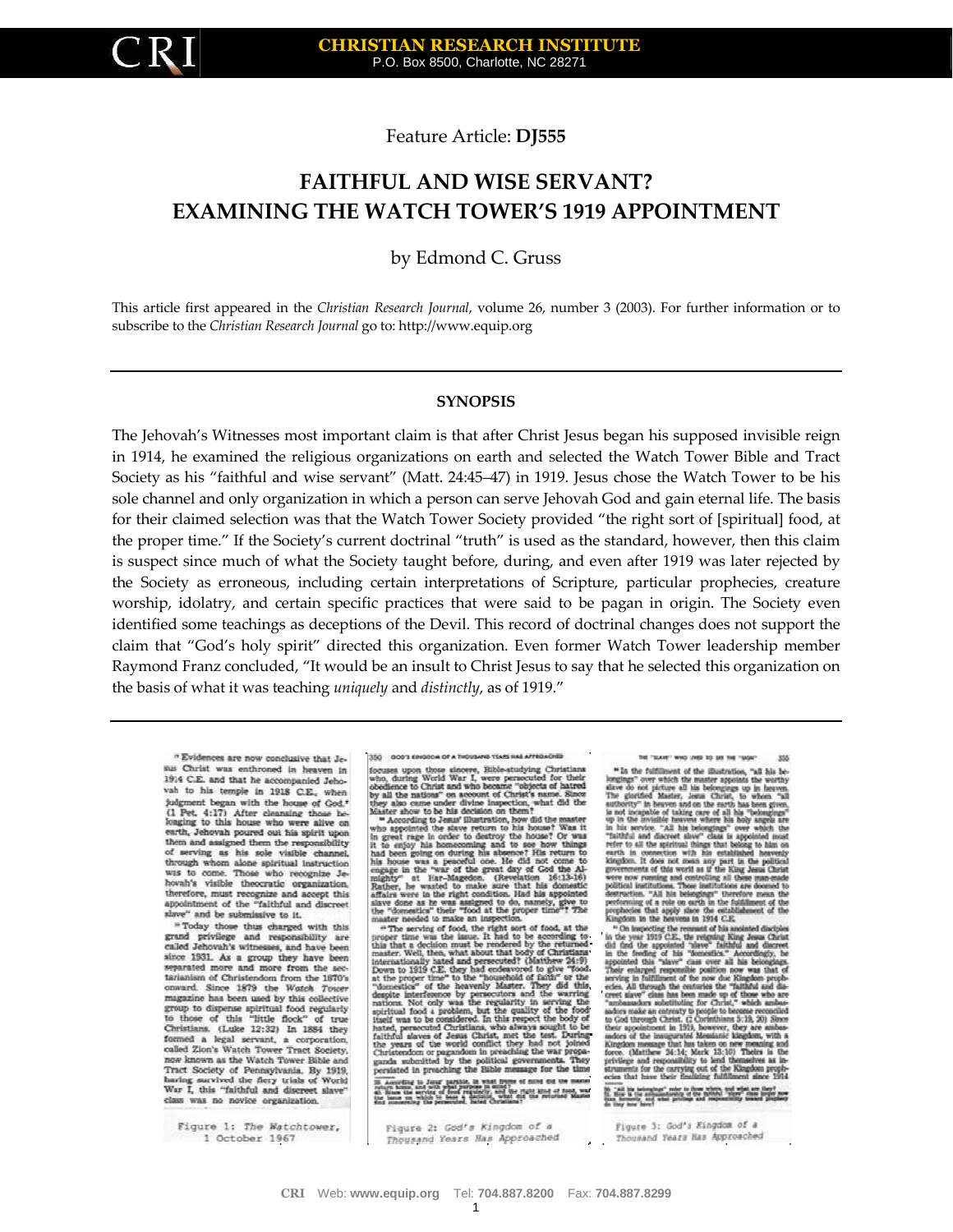In our issue of 1906, p. 26, we said, "Our Lord Jesus in his own person has been the Mediator between the Father and the Thousehold of faith' during this Gospel age." This statement is incorrect. No Scripture so declares. nonceptable in Surface of the Seripture so declares. It is a part of the smoke incorrect. No Seripture so declares. It is a part of the smoke of the dark ages which we are glad now to wipe from our eyes. As already shown i

> Figure 4: The Watch Tower, 15 September, 1909

Charles T. Russell founded and served as first president of what is now known as the Watch Tower Bible and Tract Society (Jehovah's Witnesses). Prior to 1896 Russell taught that "the faithful and wise servant" of Matthew 24:45–47 comprised the members of the 144,000 ("little flock," "the whole body of Christ") who were still alive.<sup>1</sup> In 1896, however, he published "new light" (new revelation) in a *Watch Tower* magazine article titled "'That Servant'" in which he identified the "faithful and wise servant" as an individual.<sup>2</sup> This teaching was repeated in later issues of the *Watch Tower*, and readers often identified Russell as that individual. This belief continued even after his death in 1916.<sup>3</sup>

The Society currently teaches that Christ's invisible presence and reign began in 1914. Christ Jesus inspected the various religious organizations on earth, and in 1919, after cleansing those persons affiliated with the Watch Tower Society from religious and worldly defilement, he appointed them to be the "faithful and discrete slave" and his "sole visible channel, through whom alone spiritual instruction was to come" (see fig. 1).<sup>4</sup> The basis for Christ's selection is explained in the publication titled *God's Kingdom of a Thousand Years Has Approached*:

The serving of food, *the right sort of food, at the proper time* was the issue. *It had to be according to this that a decision must be rendered by the returned master.…*Not only was the regularity in serving the spiritual food a problem, but the quality of the food itself was to be considered. In this respect the body of hated, persecuted Christians, who always sought to be faithful slaves of Jesus Christ, met the test [see fig. 2].…

On inspecting the remnant of his anointed disciples *in the year 1919 C.E..,* the reigning King Jesus Christ did find the appointed "slave" faithful and discreet in the feeding of his "domestics." *Accordingly, he appointed this "slave" class over all his belongings* [see fig. 3].<sup>5</sup> (emphases added)

#### **THE RIGHT FOOD AT THE RIGHT TIME?**

Some of the things taught by the Society in 1919, however, did not qualify as "the right sort of food, at the proper time" even by Society standards. The following are examples of doctrines current in 1919 that were later changed by the Society. They were often claimed to be divine insights on the Bible. Some of the doctrines that the Society eventually rejected had been taught for many years. Others were more recent and had replaced previous interpretations viewed as incorrect. Some doctrines were changed during Russell's successor Joseph F. Rutherford's presidency. Others continued to be taught after Rutherford's death. The following examples are just a small sample of the many contradictions.<sup>6</sup> (Emphasis in all of the following quotes has been added.)

#### **Interpretations of Prophecy and End-Time Predictions**

History proves that none of Russell's predictions for 1914 and shortly thereafter were realized. Any suggestion that Russell was correct is ludicrous. He predicted, for example, that 1914 would see the battle of Armageddon and the destruction of every institution — "both civil and ecclesiastical" — on the face of the earth,<sup>7</sup> but, of course, this did not happen.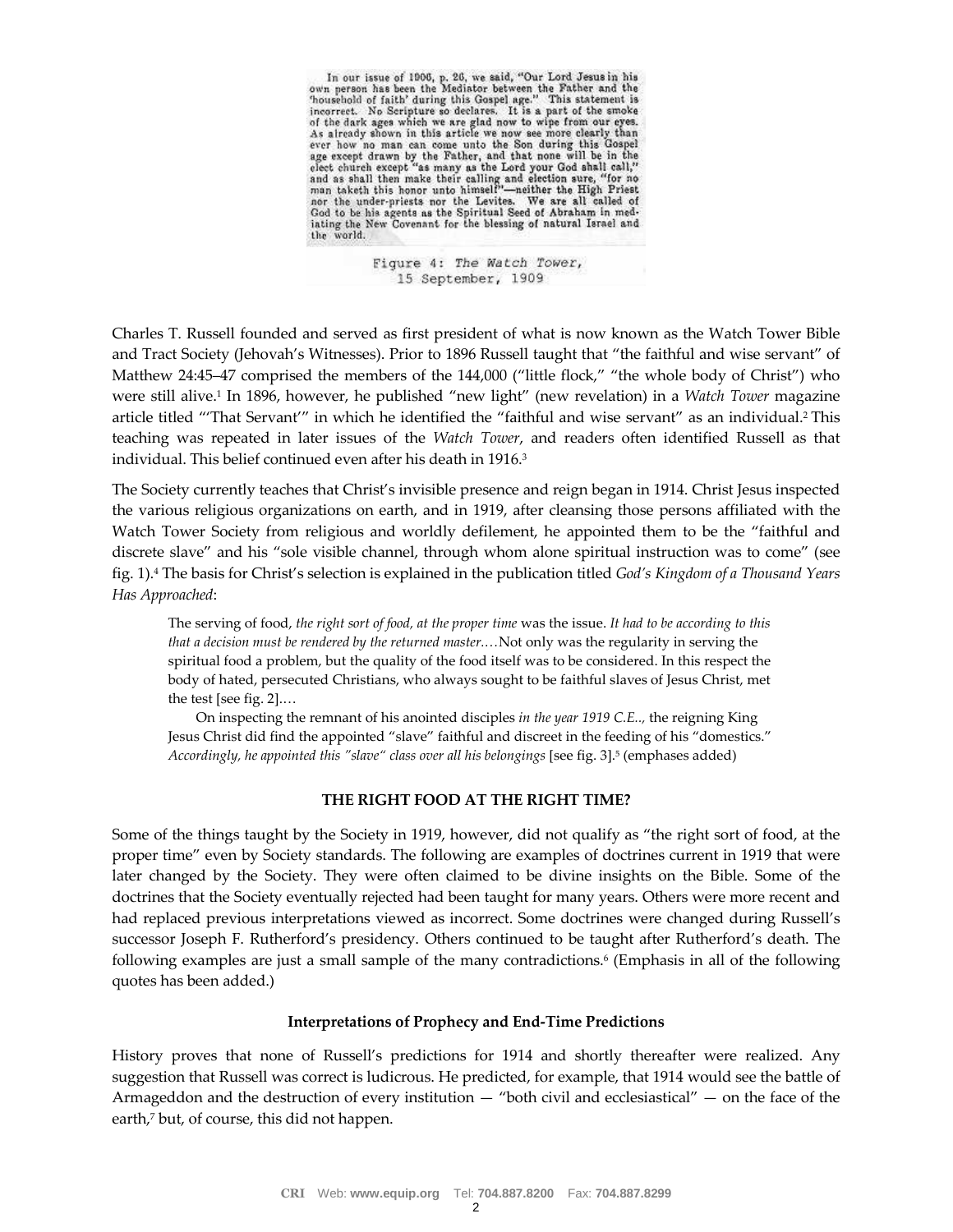Later, other dates were set and other predictions were made. The year 1918, for instance, was to be the time "when God [would destroy] the churches wholesale and the church members by [the] millions."<sup>8</sup> After this failed to occur, the Society taught its membership that the prophecy was that Babylon (non-Watch Tower religions) would merely "fall" that year.<sup>9</sup>

In 1919, moreover, the Society still taught in its publications that "the time of the end" began in 1799, that the second coming (invisible presence) of Christ occurred in 1874,<sup>10</sup> and that "Abraham should enter upon the actual possession of his promised inheritance in the year 1925 A.D."<sup>11</sup> In 1920, the organization launched a major campaign declaring, "Millions Now Living Will Never Die," which identified the year 1925 as the end.12These dates all proved to be wrong and were later abandoned by the Society. They are now viewed as not possessing any prophetic significance.

## **The Great Pyramid**

The Society also taught that God had designed the Great Pyramid of Gizeh, whose symbolic teachings were "in exact harmony with the Bible.…'The Bible in Stone.'"<sup>13</sup> In late 1928, however, the Society taught that the pyramid was *"Satan's Bible, and not God's stone witness"*— and years later it was identified as "*a monument of demonism*."<sup>14</sup>

# **Prayer for Military Victory**

During World War I, the *Society called on the entire membership to join other Americans in a national day of prayer* (30 May 1918) for an Allied victory over Germany.<sup>15</sup> Today, such an act would mark a Jehovah's Witness as an "apostate." It is also worth noting that prior to this Pastor Russell had "refused to heed the plea of U.S. President Wilson for all clergymen and preachers to join in nation-wide prayer for peace."<sup>16</sup>

# **The Purchase of Liberty Bonds**

In 1918, Society president Rutherford prepared a statement for the *Brooklyn Eagle* that said in part, "The International Bible Students' Association [the Watch Tower Society] is not against the Liberty Loan. *Many of its members have bought and hold Liberty Bonds*.…Some members of the Brooklyn Tabernacle congregation had previously purchased Liberty Bonds" as have some "Tabernacle workers who are paying 25 per cent of their monthly allowance to purchase a bond."<sup>17</sup> Bond purchase was viewed as a matter of individual conscience.<sup>18</sup> Today, the Watch Tower Society would condemn the purchase of "liberty" or war bonds.

# **Displaying the Flag**

The 15 May 1917 issue of *The Watch Tower* raised the question, "Suppose the city or state officials should issue an order requiring, or even requesting, that all persons display the American flag. What should we do? We answer, We think it would be right to display the flag in obedience to such order or request.…*Every one in America should take pleasure in displaying the American flag* — especially when requested so to do."<sup>19</sup> Witnesses expressing similar attitudes in more recent years, however, have suffered chastisement and rejection. The article further related that since the beginning of Brooklyn Bethel Home, a small bust of Abraham Lincoln flanked by two American flags had been displayed in the drawing room.<sup>20</sup> Such displays would later be seen as enabling rather than "fleeing from idolatry" (1 Cor. 10:14). The flag came to be seen as an *emblem of the Devil*, and saluting the flag was "to salute the Devil as the invisible god of the nation."<sup>21</sup>

# **Christmas, Birthdays, and Holidays**

The Watch Tower Society recognized and celebrated Christmas, birthdays, and other holidays, such as Mother's Day, at that time and would continue to do so for a few more years. Such celebrations are now equated with pagan worship (Christmas) and "creature worship" (birthdays and Mother's Day).<sup>22</sup>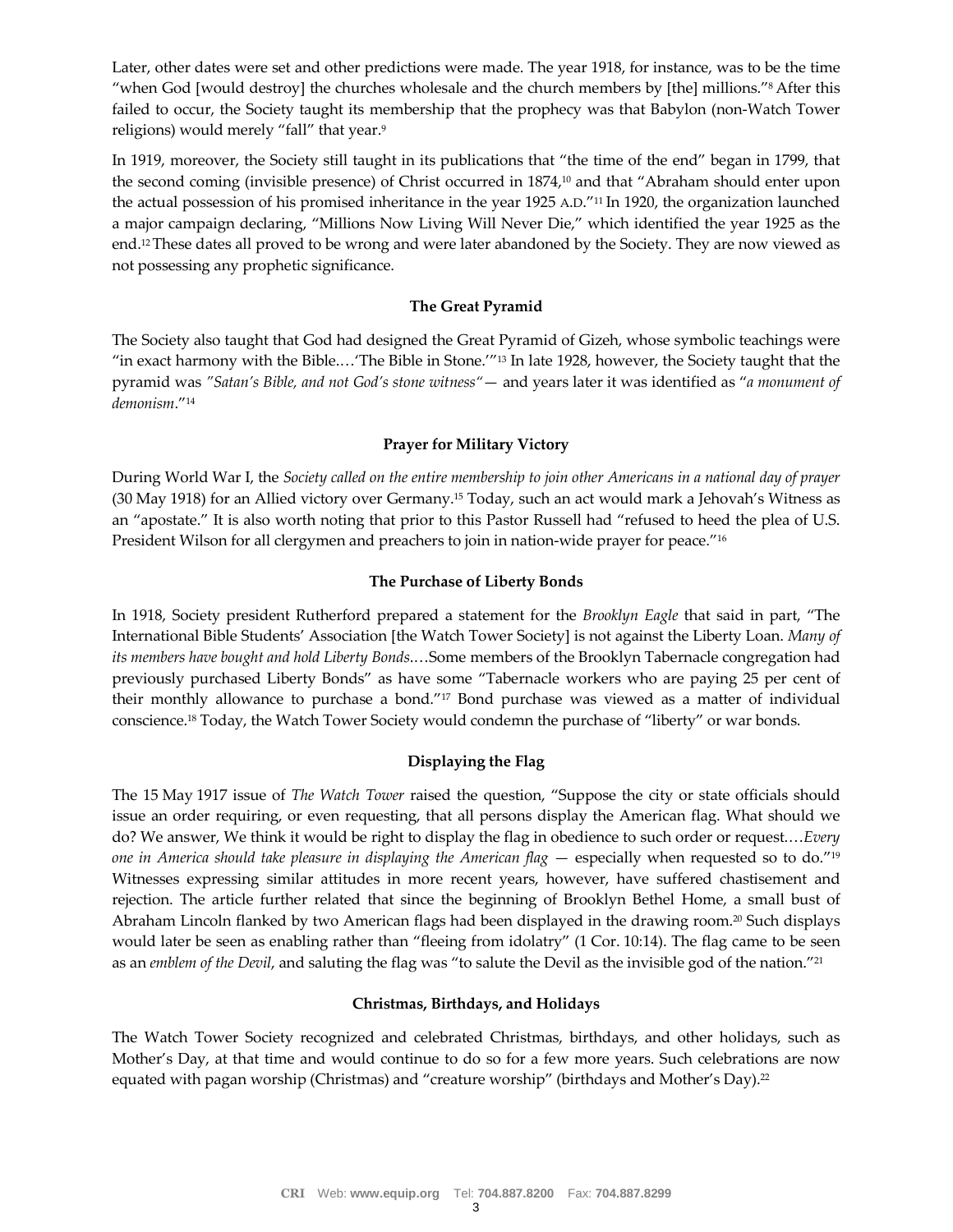## **The Cross**

Until 1936, the Society believed and taught that Jesus died on a cross, which was *displayed on the front cover* of *Zion's Watch Tower* beginning in January 1891. In fact, the magazine continued to display the cross until 1 October 1931, a period of more than 40 years. The Watch Tower Society later identified the cross as a pagan religious symbol and condemned it as a form of idolatry.<sup>23</sup>

## **The Use of Blood**

There was no prohibition against the use of blood or blood products in medicine during Jehovah's Witnesses' early history, including vaccinations and blood transfusions, something (except for vaccinations) that is now condemned as being against "God's law" as recorded in Scripture. Members left such decisions to their doctors, a course of action that today would result in their being disfellowshiped for "violating God's law" and would supposedly cost them eternal life.<sup>24</sup> This new position did not begin to be articulated until 1945, and *blood transfusions would not become a disfellowshiping offense until 1961*. 25

## **The "Faithful and Wise Servant" and Creature Worship**

In 1917, it was stated that "*THE WATCH TOWER unhesitatingly proclaims Brother Russell as 'that faithful and wise servant.'* " <sup>26</sup> This important doctrine, firmly in place in 1919, was not rejected until 1926. The publication *Jehovah's Witnesses in the Divine Purpose* explained that "the insistence that Russell had been 'that servant' led many to regard Russell in what amounted actually to *creature worship*."<sup>27</sup>

# **The Worship of Jesus**

The Watch Tower Society leadership under both Russell and Rutherford encouraged the worship of Jesus Christ. Rutherford wrote, "*Jehovah God commands all to worship Christ Jesus* because Christ Jesus is the express image of his Father, Jehovah, and because he is the Executive Officer of Jehovah always carrying out Jehovah's purpose (Heb. 1:3–6)."<sup>28</sup>

In 1944, Article II of the 1884 Watch Tower Charter was amended to state that among the "purposes of the…Society are…public Christian *worship of Almighty God and Christ Jesus*; [and] to arrange for and hold local and world-wide assemblies for such worship."<sup>29</sup>

The 1 January 1954 *Watchtower* concluded, however, "that *no distinct worship is to be rendered to Jesus Christ* now glorified in heaven."<sup>30</sup> The 8 April 2000 *Awake!* states that "reverent adoration should be expressed only to God. To render worship to anyone or anything else would be a *form of idolatry*." It concludes that "true Christians do well to *direct their worship only to Jehovah God*, the Almighty."<sup>31</sup>

#### **The Return of the Jews to Palestine**

Both Russell and Rutherford were strong and frequent supporters of Zionism.<sup>32</sup> On 17 October 1920, Rutherford delivered a lecture in Jerusalem in which he stated, "Israel is *absolutely certain* to be fully established as a nation and the Jews again as a specially favored people of God.…The zealous workers in Zionism today are *fulfilling prophecy*.…Zionism is *one of the steps in the great divine program*."<sup>33</sup> In 1932, however, in his book *Vindication* (vol. 2), we read, "Jehovah's Witnesses came to see that such a 'back to Palestine' movement *was by the spirit of Jehovah's archfoe, Satan*, who has deceived the entire inhabited earth."<sup>34</sup>

# **The Book** *The Finished Mystery*

The book *The Finished Mystery* (1917) is often mentioned in the two Watch Tower histories and is included among the "Noteworthy Events" in the history of Jehovah's Witnesses.<sup>35</sup> Shortly after its publication, the *Watch Tower* touted it as "the *God-given interpretation* of Revelation and Ezekiel,"<sup>36</sup> promoted it as "*the first and only book that makes clear every part of Revelation and Ezekiel*,"<sup>37</sup> and claimed that it was a *fulfillment of prophecy*. 38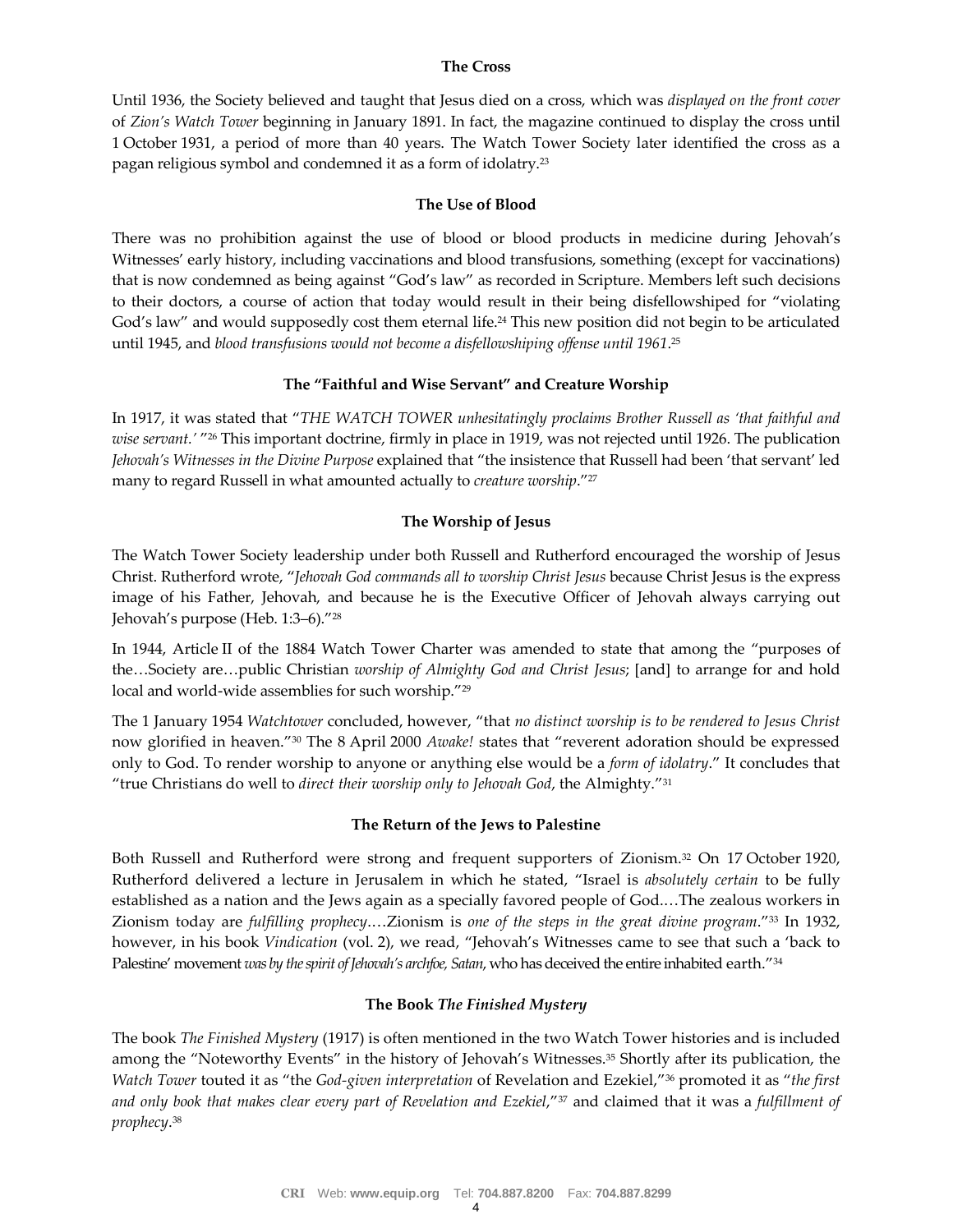Raymond Franz, former Watch Tower Governing Body member, explains the importance of this book as it relates to the Watch Tower claim of being selected in 1919 as God's sole channel: "Since it is steadfastly argued that the 'light shines ever brighter,' this noteworthy new publication logically should have been *prime evidence of the* '*quality' of the food being served*, something the recently installed King could use as *a worthy example in his testing which channel could be counted on to serve quality food*."<sup>39</sup>

An examination of this book, however, reveals numerous teachings that have been contradicted, including: (1) It presents 88 "proofs" that Christ's "Second Advent occurred in the *Fall of 1874*" (68–71). This date was later discarded and replaced with 1914.<sup>40</sup> (2) The rider on the white horse in Revelation 6:2 is identified as "the Bishop of Rome, the *embryo Pope, the personal representative of Satan*" (106). Rutherford's commentary on the same verse identifies the rider as "the *glorified Christ Jesus*."<sup>41</sup> (3) The volume claims that Revelation 8:3 "shows that, though *Pastor Russell* has passed beyond the veil, he *is still managing every feature of the Harvest work*" (144). Rutherford, however, attacked such a view: "*No one of the temple company will be so foolish* as to conclude that some brother (or brethren) at one time amongst them, and who has died and gone to heaven, is now instructing the saints on earth and directing them as to their work."<sup>42</sup> (4) The angel of the abyss in Revelation 9:11 (Abaddon or Appolyon) is identified as "*Satan, the Devil*" (159). Rutherford, on the other hand, discussed these same titles and explained, "*Christ Jesus* being the chief executive officer of Jehovah…*the titles Abaddon and Apollyon therefore properly apply to him*."<sup>43</sup>

When Rutherford published his own commentaries on Revelation and Ezekiel (1930–1932), he claimed that it was *then* "God's due time" and that previous interpretations were not satisfactory.<sup>44</sup>

After reviewing *The Finished Mystery,* Raymond Franz concludes, "I sincerely doubt that the organization today would consider reprinting a single chapter, in fact any portion whatsoever of that book. *It would prove painfully embarrassing*."<sup>45</sup>

# **Character Development**

Under Russell, and for a time under Rutherford's leadership, the development of Christian character ("character likeness to Christ," sanctification) was declared to be absolutely essential and to be the goal of every believer.<sup>46</sup> In 1926, however, Rutherford denounced it: "Let dreaming and talking of 'developing a perfect character' cease."<sup>47</sup> The following year it was viewed as "one of the *subtle tricks of the adversary* [the Devil] to ensnare the consecrated."<sup>48</sup>

## **The Church and the New Covenant**

According to Russell, "The more closely we investigate the New Covenant, the more we must be convinced of this fact — that *it belongs to Israel alone*."**<sup>49</sup>** This teaching was repeated in 1918: "The church of Christ is *not* under the New Covenant. Therefore it is not proper to speak of the church as being blessed by this covenant."**<sup>50</sup>** In 1934, however, Rutherford concluded that "the new covenant has nothing to do with the natural descendants of Israel and with mankind in general, but that *it is limited to spiritual Israel* [the church]."**<sup>51</sup>**

#### **The Inauguration of the New Covenant**

In 1880, Russell asserted that the inauguration of the new covenant was a *future* event; between 1881–1906, he explained it as *already realized*; and in 1906, he again concluded that it was *future*.

Claiming increasing light, Russell explained, "Where is the mercy to the Jew and the forgiveness of his sins? We answer that the *New Covenant is not yet in existence*, and hence *the Jew, who is first to be blessed* under it, is not yet receiving his portion.…s*hortly the inauguration of the New Covenant will take place*."<sup>52</sup> Elsewhere he concluded, "We understand that the *New Covenant goes fully into operation at the beginning of the Millennium* and that it brings blessings all through that age."<sup>53</sup>

In 1932, Rutherford also viewed the inauguration of the new covenant as future: "The closing hours of the 'seventh day' are now here and the purging or atoning work *will soon end, and then the inauguration of the New Covenant shall take place* and it shall be put into operation for all mankind."<sup>54</sup> Two years later,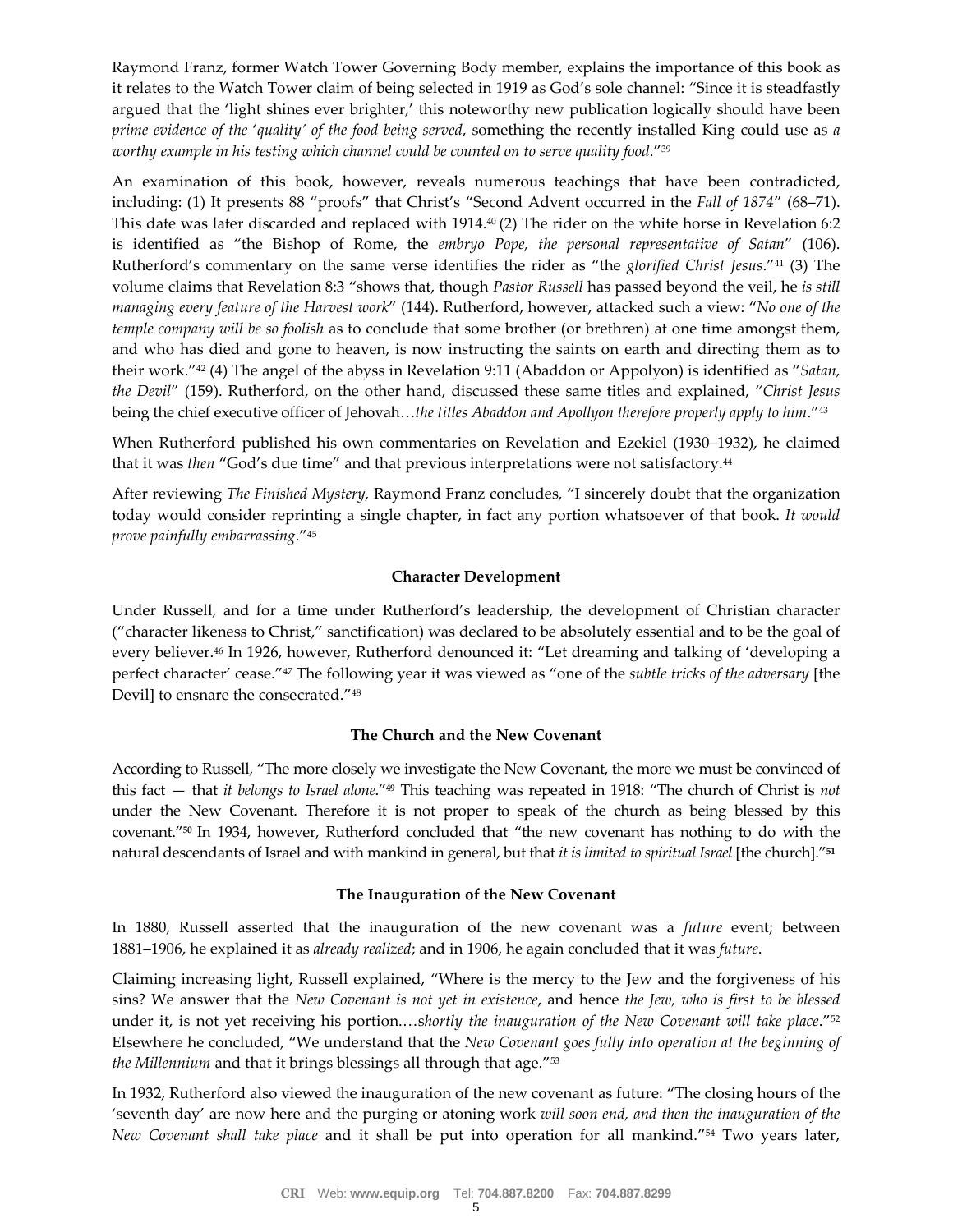however, he published this statement declaring that the inauguration had already begun: "After casting the great Pharaoh, Satan the Devil, out of heaven *Jesus Christ came to the temple of God, to wit, in 1918, and there sits as a refiner and judge and begins the inauguration of the new covenant*."<sup>55</sup>

Finally, numerous later Watch Tower publications assigned another date for the inauguration: "So on the *day of Pentecost*, *A.D. 33*, Jehovah God inaugurated the new covenant through Jesus Christ as his Mediator."<sup>56</sup>

## **Christ Jesus as Mediator**

The 15 September 1909 *Watch Tower* informed its readers, "In our issue of 1906, p. 26 [*Watch Tower Reprints*, 3709], we said, 'Our Lord Jesus in his own person has been the Mediator between the Father and the "household of faith" during this Gospel age.' *This statement is incorrect. No Scripture so declares. It is part of the smoke of the dark ages* which we are glad now to wipe from our eyes" (see fig. 4).<sup>57</sup> In 1934, however, Rutherford wrote, "Christ Jesus is the mediator of the new covenant toward his own brethren**,** that is to say, *spiritual Israel*, during the period of time God is taking out from the nations a people for his name."<sup>58</sup>

# **The Church's Share in the Sin Offering**

Russell's doctrine was clear: "*We share with him in the world's sin-offering*, as his members. We participate in the sufferings which are counted as his sufferings."<sup>59</sup> Elsewhere he stated, "When we were accepted by Jesus as disciples, he imputed his own merit to us, and *made us part of his own sacrifice*. He was at the same time *making us part of that which he is to give to God for the sins of the whole world*, at the close of this age when the church, his body, is complete and glorified together with him."<sup>60</sup>

In 1939, however, Rutherford *denied* that the church had any part in the sin offering: "*It has been repeatedly said* [in Watch Tower publications] that the church, that is, the glorified members of the Body of Christ, by reason of their sacrifice, have a part in the sin offering.…*Neither the foregoing* [Leviticus 16:15] *nor any other scripture sustains the conclusion that the body members of Christ have any part in the sin offering*." 61

# **The "Church of the Firstborn" and the "Great Company"**

A 1918 Watch Tower affirmed that the "church of the firstborn" in Hebrews 12:23 included the "great company" (multitude, crowd): *"Question*: — What is included in the name 'Church of the First-born'? *Answer*: — To our understanding *this term includes both the little flock and the great company*.…In the antitype the Church of the First-born is a name used to *include all the spirit-begotten of the Gospel age, whether of the priestly little flock or of the great company*."<sup>62</sup> In 1934, Rutherford denied this: "The church of the firstborn in this text [Heb. 12:23], which are gathered unto God, does not include the 'great company' class."<sup>63</sup>

# **Members of the "Great Company" Are a Spirit Class**

In agreement with past teachings, the article "Two Classes in the Church" in the 15 February 1918 *Watch Tower* explained that "the great company class, *born on the spirit plane*…are to be the servants before the throne.…No one could be either of the little flock or of the great company class *unless he is spiritbegotten*."<sup>64</sup> In his article on "The Great Multitude," Rutherford also concluded that "*all the facts and the scriptures* bearing upon the matter under consideration show that those who form the great multitude *constitute a spirit class, born on the spirit plane*."<sup>65</sup> In *Vindication* (vol. 3, 1932), Rutherford again argued that the great multitude "*must be spirit creatures.*" <sup>66</sup> Looking back, however, the 15 May 1995 *Watchtower* states, "In 1935 a bright flash of light revealed that the great crowd mentioned at Revelation 7:9–17 *was not a secondary heavenly class*."<sup>67</sup> That year "the *Lord revealed to his people for the first time* the meaning of 'the great multitude' as an *earthly class* and made known that he is gathering that part of his sheep."<sup>68</sup>

## **A SPIRIT-DIRECTED ORGANIZATION?**

If the Watch Tower Society's current teachings are used as their standard of biblical truth, then their teachings current in 1919 did not qualify as "the right sort of food, at the proper time" that was claimed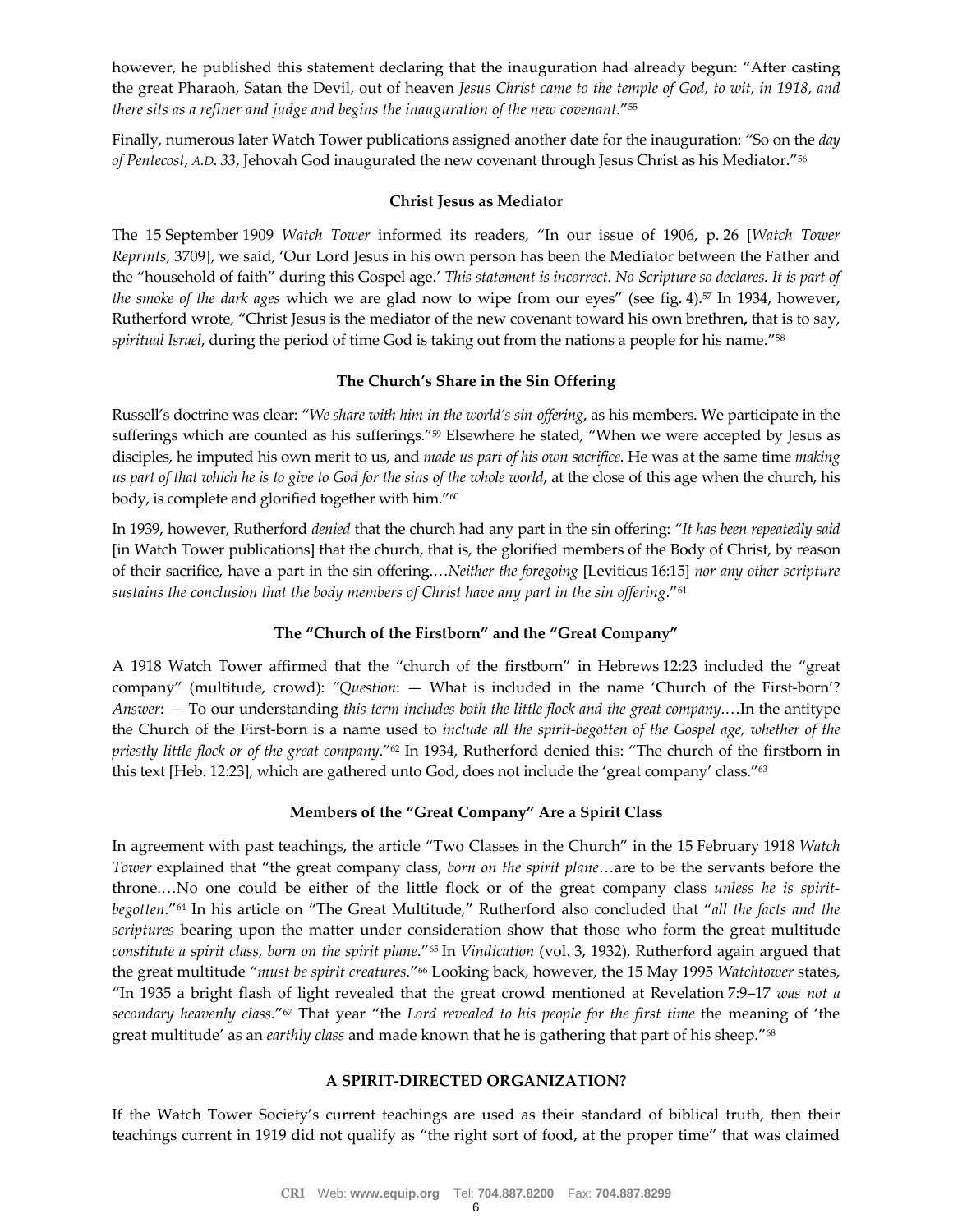as Christ's reason for the selection of this organization. The Watch Tower Society before and after 1919 (1) published numerous major false prophecies and erroneous interpretations of Scripture; (2) participated in, by its own definition, "considerable creature worship," idolatry, and customs and practices of pagan origin; and (3) promoted doctrines that were later attributed to Satan's trickery and deception. This record is not an example of a Spirit-directed organization according to the Watch Tower Society's own statement: "Being the 'spirit of truth,' God's holy spirit could never be the source of error but would protect Christ's followers from doctrinal falsehoods."<sup>69</sup>

Former Watch Tower authority Raymond Franz observes: "It would be an insult to Christ Jesus to say that he selected this organization on the basis of what it was teaching *uniquely* and *distinctively*, as of 1919."<sup>70</sup> He asks, insightfully, "Why would Christ have picked out this admittedly error-plagued source of information as the example of faithfulness and discretion, as the only one passing the test and chosen as the sole avenue of communication through which the enthroned King would now send all guidance to mankind?"<sup>71</sup> The answer is, He didn't.

## **NOTES**

- 1. "In the Vineyard," *Watch Tower Reprints* (hereafter *WTR*), October/November 1881, 291.
- 2. "That Servant," *WTR*, 1 March 1896, 1946.
- *3.* See Edmond C. Gruss, "Who Is 'That Faithful and Wise Servant'?" chap. 6 in *Jehovah's Witnesses: Their Claims, Doctrinal Changes, and Prophetic Speculation* (Fairfax, VA: Xulon Press, 2001).
- 4. "Finding Freedom with Jehovah's Visible Organization," *The Watchtower*, 1 October 1967, 590.
- 5. G*od's Kingdom of a Thousand Years Has Approached* (Brooklyn: Watch Tower Bible and Tract Society of Pennsylvania [hereafter WTBTS], 1973), 350, 355. After his election as Society president in 1917, Joseph F. Rutherford claimed, "The WATCH TOWER BIBLE AND TRACT SOCIETY is the greatest corporation in the world, *because from the time of its organization* [chartered 1884] *until now the Lord has used it as his channel* through which to make known the glad tidings to many thousands." ("Convention at Pittsburgh," *WTR*, 15 January 1917, 6033.)
- 6. See Paul S. L. Johnson, *Merariism* (Philadelphia: Paul S. L. Johnson, 1938), 373–77. Johnson, Russell's associate, reported that he had found 140 contradictions to Russell's teachings in Rutherford's publications by 1935 and claimed that Rutherford had misinterpreted "thousands of verses properly interpreted" by Russell (377).
- 7. C. T. Russell, *The Time Is at Hand* (Allegheny, PA: WTBTS, 1889), 76–78.
- 8. Clayton J. Woodworth and George H. Fisher, *The Finished Mystery* (Brooklyn: International Bible Students Association, 1917), 485.
- 9. "Babylon the Great Has Fallen!" *God's Kingdom Rules!* (Brooklyn: WTBTS, 1963), 606.
- *10.* "Who Is Wise?" *The Watch Tower*, 1 March 1922, 73.
- 11. "Relation of European War to Israel's Hopes," *WTR*, 15 October 1917, 6157.
- 12. See Gruss, "1925 and the 'Millions Now Living Will Never Die' Fiasco," chap. 24 in *Jehovah's Witnesses*.
- 13. "'The Bible in Stone,'" *WTR*, 15 March 1911, 4790.
- 14. "The Altar in Egypt," *The Watch Tower*, 15 November 1928, 344; "Jehovah Is in His Holy Temple," *The Watchtower*, 15 November 1955, 697.
- 15. "May 30 for Prayer and Supplication," *WTR*, 1 June 1918, 6271–72.
- 16. "Postwar Enlargement of the Theocratic Organization," *The Watchtower*, 15 July 1950, 216.
- 17. "'The Dust of His Feet,'" *WTR*, 15 May 1918, 6257.
- 18. "Stand Fast Striving Together," *WTR*, 1 March 1919, 6395. Later it was stated that it probably would have been better to have said nothing. ("Who Will Gain the Victory?" *WTR*, 1 June 1919, 6439.)
- 19. "Congress Enacts Conscription Law," *The Watch Tower*, 15 May 1917, 6086.
- 20. Ibid.
- 21. Joseph F. Rutherford, *Salvation* (Brooklyn: WTBTS, 1939), 260.
- 22. *1975 Yearbook of Jehovah's Witnesses* (Brooklyn: WTBTS, 1974), 147.
- 23. "Racketeers," *The Watchtower,* 1 August 1937, 232.
- 24. *Blood, Medicine and the Law of God* (Brooklyn: WTBTS, 1961), 55.
- 25. "Questions from Readers," *The Watchtower*, 15 January 1961, 63–64.
- 26. "Proclaimers of the Kingdom Message," *WTR*, 1 March 1917, 6049.
- 27. *Jehovah's Witnesses in the Divine Purpose* (Brooklyn: WTBTS, 1959), 69.
- 28. "Snares," *The Watchtower*, 15 November 1939, 339.
- 29. *1945 Yearbook of Jehovah's Witnesses* (Brooklyn: WTBTS, 1944), 32.
- 30. "Questions from Readers," *The Watchtower*, 1 January 1954, 31.
- 31. "Is It Proper to Worship Jesus?" *Awake!* 8 April 2000, 26–27. For further treatment, see Edmond C. Gruss and Jay Hess, "Is It Proper to Worship Jesus?" *Christian Research Journal* 23, 4 (2001): 22–25, 42–46.
- 32. See Gruss, "Will God Restore the Jews to Palestine?" chap. 25 in *Jehovah's Witnesses*.
- 33. "Zionism Certain to Succeed," *The Golden Age*, Easter 1921, 369, 377, 382.